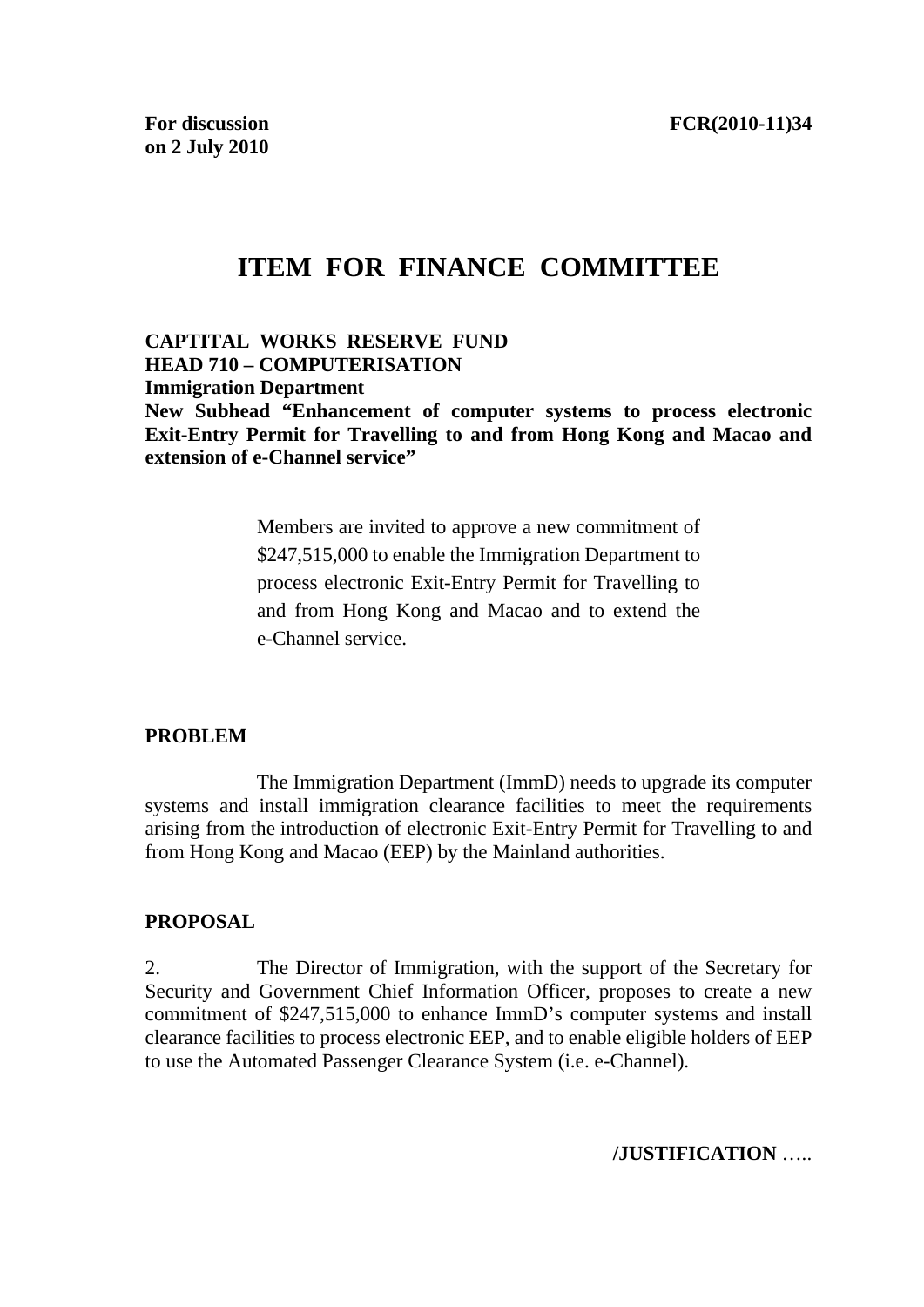## **JUSTIFICATION**

3. Hong Kong is an important travelling hub and a popular tourist and business location for visitors from the Mainland as well as other places. The number of visits to Hong Kong has been on the rise in recent years, from around 46 741 000 in 2005 to around 59 158 000 in 2009, representing an increase of about 27%. In particular, the number of visits by EEP holders has increased by about 47% from around 21 371 000 in 2005 to around 31 343 000 in 2009. Contributing to over 50% of our visits, Mainland visitors is the single largest group of visitors for Hong Kong. We must ensure sufficient capacity to meet the service demand and strive to improve the quality of our immigration clearance service.

#### **Needs for the Proposed Enhancements**

4. At present, Mainland residents who are holders of EEP may only enter Hong Kong after examination by immigration officers at counters at the control points. Immigration officers would stamp relevant limit and conditions of stay on the EEP. The Mainland authorities have decided to introduce, by phases from 2012, electronic EEP for Mainland residents travelling to Hong Kong and Macao. An electronic EEP will contain a computer chip which stores the holder's personal information and exit endorsement to Hong Kong. In order to retrieve information from the electronic EEP and record the limit and conditions of stay, the ImmD needs to modify and upgrade its computer systems and install new facilities at the control points and its offices.

5. The Mainland authorities have recently implemented facilitation measures leading to a continuous growth in the Mainland visitor flow to Hong Kong. For example, Shenzhen residents with household registration may apply for multiple-journey exit endorsement on EEP to visit Hong Kong with effect from April 2009, whereas those without household registration may apply for single-journey exit endorsement on EEP in Shenzhen without the need to return to their original place of domicile for the purpose from December 2009. In anticipation of a continued growth in the number of visitors holding EEP, we need to enhance the handling capacity as well as efficiency of the ImmD by allowing eligible Mainland frequent visitors to use e-Channels after enrolment.

#### **Details of the Proposal**

6. To cater for the use of electronic EEP, the ImmD needs to install about 620 readers with specific functions at the control points and 120 readers at its offices to handle immigration-related matters for the holders of electronic EEP,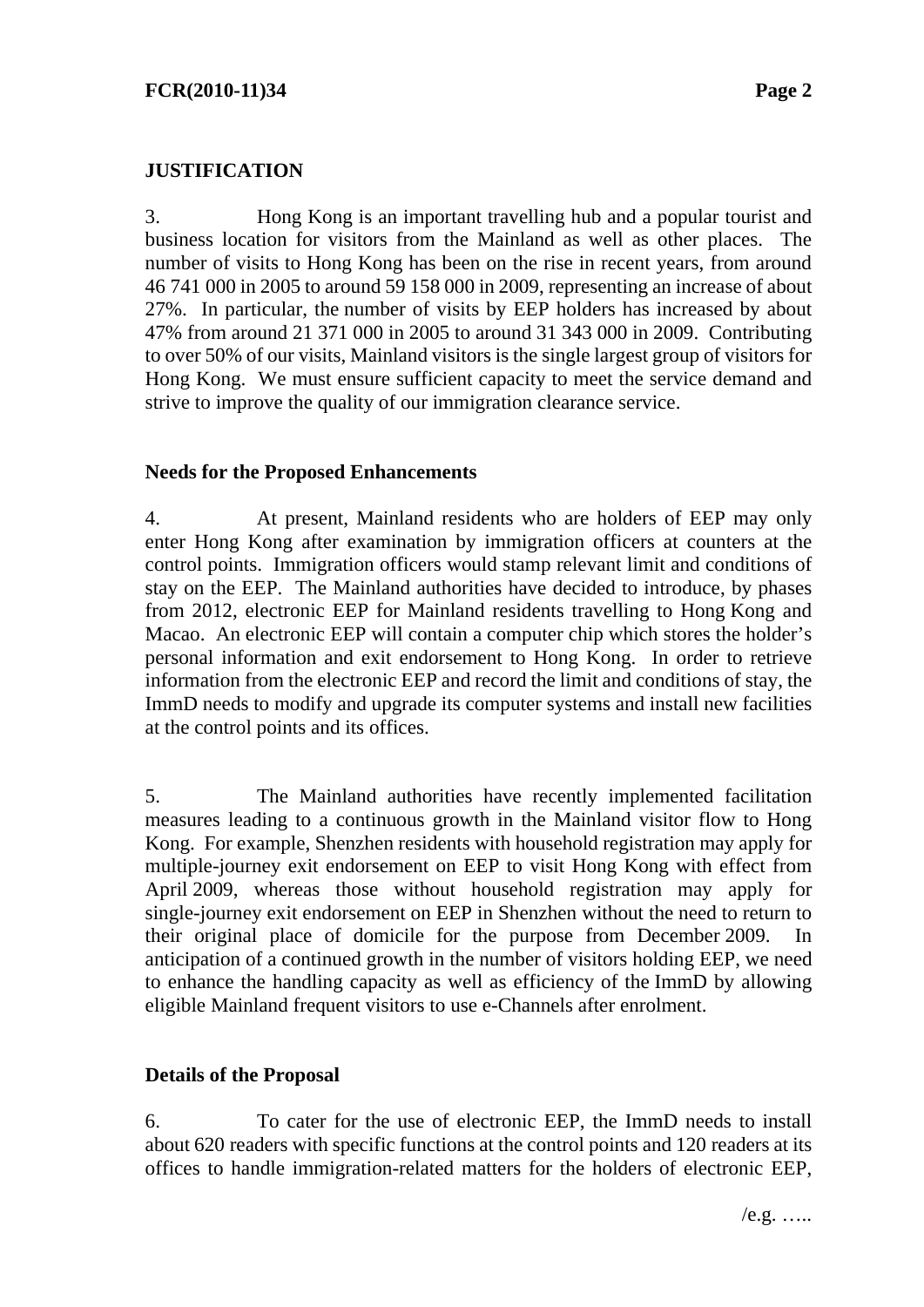e.g. applications for extension of stay and various types of registration. The readers will enable the retrieval of information from electronic EEP following decryption. The information so retrieved is the same as that displayed on EEP currently in use.

7. Upon entry into Hong Kong, the ImmD imposes appropriate limit and conditions of stay on visitors according to their individual circumstances. Instead of stamping on the travel documents, the ImmD plans to issue the respective limit and conditions of stay on a print-out slip for every visitor. The arrangements are similar to the present arrangements of issuing print-out slips to Macao permanent residents visiting Hong Kong. To this end, the ImmD needs to install around 560 compact printers at various control points and offices.

8. To support the change in the mode of operation, the ImmD also needs to enhance its computer systems to handle immigration-related matters for holders of electronic EEP. These include the "Entry/Exit Processing and Records System" (EXPRESS) which supports the immigration clearance process at control point counters, and the "Application and Investigation Easy System" (APPLIES) which supports the handling of applications for visas, permits, travel passes, as well as relevant records management service.

9. Taking into account the physical constraints of the control points, the utilisation rate of e-Channels and the growth in number of visitors who are EEP holders, we plan to install 20 new e-Channels at the two most popular control points, i.e. Lo Wu and Lok Ma Chau, and enhance a total of 40 existing e-Channels at others. We will decide on the actual distribution of the relevant e-Channel facilities in the light of the actual passenger pattern and passenger mix at different control points.

10. To allow flexibility in the deployment and effective use of resources, the new/enhanced e-Channels can serve not only Mainland visitors who hold EEP, but also other visitors and Hong Kong residents (either as traditional or Express e-Channels).

11. In 2009, the number of frequent visitors who are EEP holders (i.e. those who have visited Hong Kong for three times or more) was around 294 000. We expect that the number of frequent visitors will continue to grow in the coming years. To use e-Channel service, eligible Mainland visitors will have to enrol in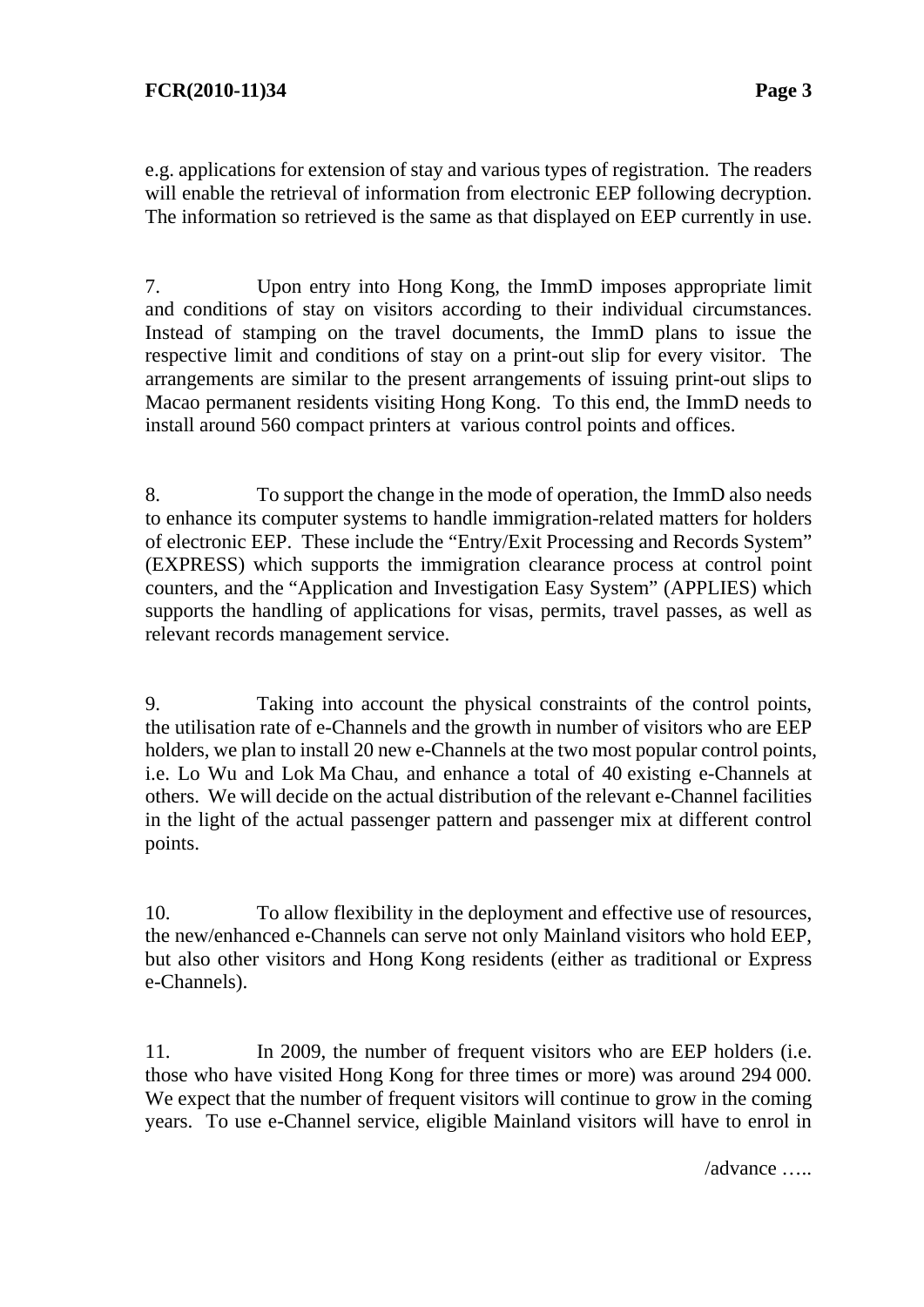advance. ImmD officers will rigorously examine the EEP and endorsement of the applicant to ensure that he/she meets the enrolment criteria (including the absence of adverse records). For those who meet the enrolment requirements, ImmD officers will take photos and record their fingerprints. Personal information in the computer chip of the EEP will be retrieved and recorded in the computer system for future immigration verification.

12. When an enrolled Mainland visitor uses an e-Channel, the system will retrieve the enrolled information for verification. If the system cannot verify the visitor's fingerprint, or it detects any other problem (e.g. adverse records after enrolment), the visitor will not be able to pass through the e-Channel. ImmD officers will then examine the visitor and may refuse his/her entry. Moreover, the ImmD will also conduct spot checks on visitors using e-Channels. We will review the eligibility criteria for using e-Channel service in the light of actual experience, so as to ensure that effective immigration control is maintained while facilitating visitors.

# **Benefits**

13. The implementation of the proposal will bring the following anticipated benefits -

- (a) Accommodate the needs of Mainland visitors Mainland visitors will be able to use electronic EEP for immigration clearance at the control points and for making immigration related applications during their stay in Hong Kong.
- (b) Improve efficiency in issuing limit and conditions of stay At present, most visitors arriving at Hong Kong present booklet-type travel documents at immigration counters, and ImmD officers will stamp limit and conditions of stay onto the documents. After implementation of the proposal, all visitors will be issued with print-out slips. Depending on the types of the travel documents, this can shorten the clearance time by about three seconds per visitor.
- (c) Enhance clearance capacity Installing and modifying e-Channels can enhance the handling capacity of the relevant control points by about 4% and shorten the waiting time of visitors.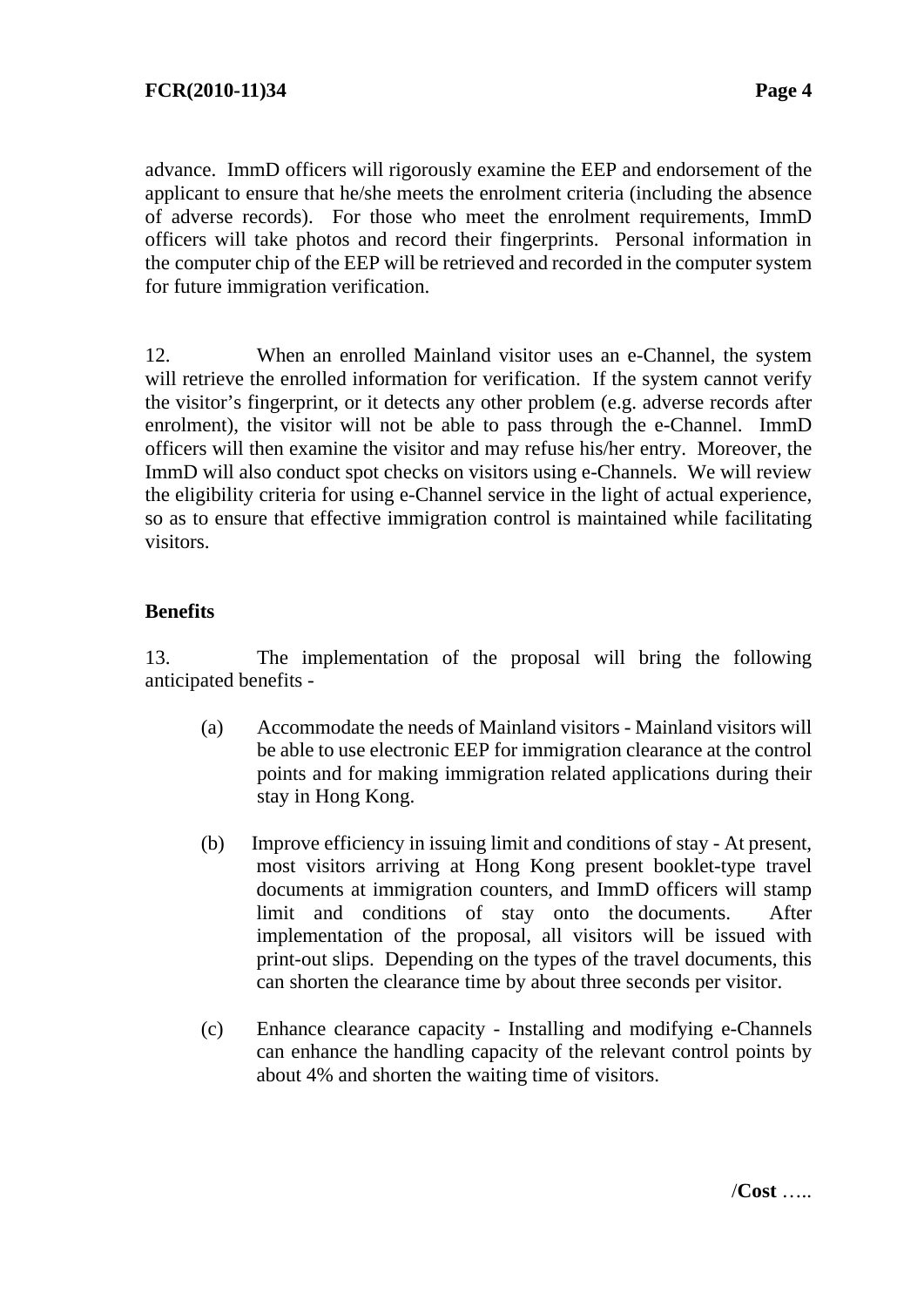## **FCR(2010-11)34 Page 5**

#### **Cost Savings and Avoidance**

14. The implementation of the project will bring about recurrent savings of about \$28,366,000 from 2012-13, comprising –

- (a) Realisable savings of \$24,854,000 Allowing Mainland frequent visitors who hold EEP to use e-Channels can save eight posts of Immigration Officer (IO) and 46 posts of Senior Immigration Assistant (SIA) which are otherwise required for manning immigration counters. This represents an annual realisable savings of \$24,854,000. Part of the savings will be used to cover the recurrent staff requirements for providing enrolment service and support to visitors using e-Channels.
- (b) Notional savings of \$3,512,000 Printing limit and conditions of stay on print-out slips will enhance efficiency and bring about notional savings of \$3,512,000 in 2012-13. The notional savings will increase over the years if the number of visits continues to rise. The manpower will be deployed to handle the inventory control, distribution and replenishment of print-out slips at the control points.

15. Following the implementation of the proposal, the enhanced handling capacity of the control points will be able to cater for an increasing number of visitors without additional manpower in a period of time. This will avoid the creation of six IO and posts 35 SIA posts, involving an expenditure of \$18,848,000 in 2013-14. The cost avoidance will increase over the years if the number of visits continues to rise.

16. A detailed cost and benefit analysis of the implementation of the proposal is at Enclosure. Encl.

## **FINANCIAL IMPLICATIONS**

#### **Non-recurrent Expenditure**

17. We estimate that the implementation of the proposal will require a non-recurrent capital expenditure of \$247,515,000 over a three-year period from 2010-2011 to 2012-13, with breakdown as follows -

/**Items** …..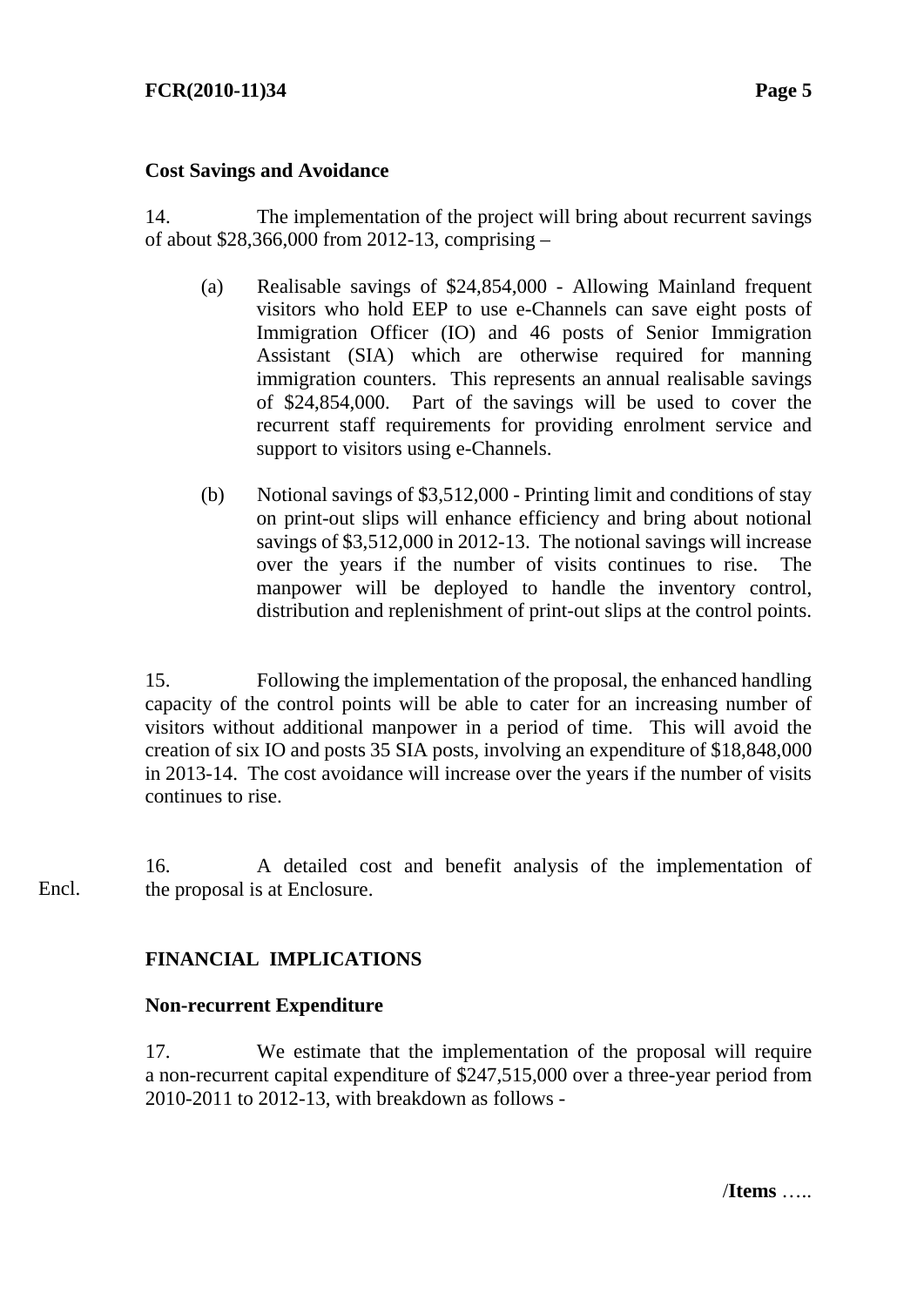|     | <b>Items</b>                                  | 2010-11<br>(\$'000) | 2011-12<br>(\$'000) | 2012-13<br>(\$'000) | <b>Total</b><br>$(\$'000)$ |
|-----|-----------------------------------------------|---------------------|---------------------|---------------------|----------------------------|
| (a) | Hardware and software                         |                     | 78,003              | 33,310              | 111,313                    |
| (b) | Implementation and<br>contract staff services | 607                 | 76,803              | 19,961              | 97,371                     |
| (c) | Site preparation                              |                     | 6,514               |                     | 6,514                      |
| (d) | Consumables                                   |                     | 5,410               | 3,638               | 9,048                      |
| (e) | <b>Communications</b> lines                   |                     | 767                 |                     | 767                        |
| (f) | Contingency                                   | 61                  | 16,750              | 5,691               | 22,502                     |
|     | <b>Total</b>                                  | 668                 | 184,247             | 62,600              | 247,515                    |

18. As regards paragraph 17(a), the estimated expenditure of \$111,313,000 is for the acquisition of hardware and software items including servers and equipment, e-Channels, compact printers and readers.

19. As regards paragraph 17(b), the estimated expenditure of \$97,371,000 is mainly for the implementation services of the project including system design, installation and testing.

20. As regards paragraph 17(c), the estimated expenditure of \$6,514,000 is for site preparation including the setting up of enrolment offices, installation of data ports and power sockets, as well as trunking and cabling works.

21. As regards paragraph 17(d), the estimated expenditure of \$9,048,000 is for the acquisition of start-up consumables including print-out slips for limit and conditions of stay.

22. As regards paragraph 17(e), the estimated expenditure of \$767,000 is for the procurement and installation of communications/data lines.

23. As regards paragraph 17(f), the estimated expenditure of \$22,502,000 represents about 10% contingency on the cost items set out in paragraphs 17(a) to (e).

/**Other** …..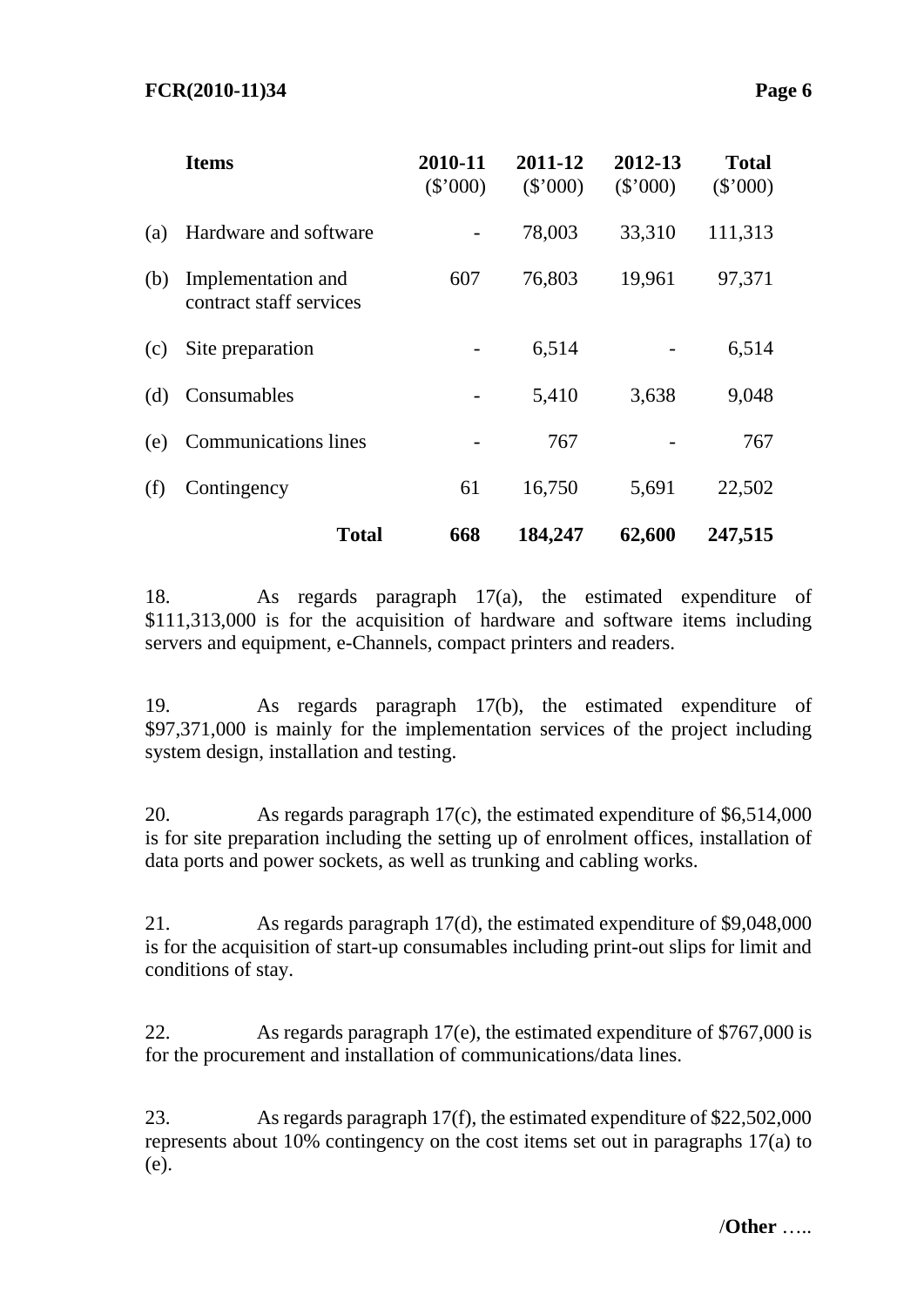## **Other Non-recurrent Cost**

24. Implementation of the proposal will require a project team for project management, procurement of hardware, software and services, site preparation, installation support, system/user acceptance tests, user training and implementation support. This will entail a non-recurrent staff cost of \$18,153,000 over a three-year period from 2010-2011 to 2012-13, as in-house staff cost for project implementation and management. The staff cost represents a total of 228 man-months of immigration service grade staff and 72 man-months of information technology professional grade staff. The cost will be met by existing resources.

# **Recurrent Expenditure**

25. We estimate that the additional recurrent expenditure arising from the project will be \$43,069,000 per annum from 2012-13 onwards. Such requirements will be reflected in the Estimates of the relevant years, with the breakdown as follows -

|     |                                                 | <b>2012-13 onwards</b><br>$(\$'000)$ |
|-----|-------------------------------------------------|--------------------------------------|
| (a) | Maintenance of hardware and software            | 17,656                               |
| (b) | System support services and contract staff cost | 13,876                               |
| (c) | Consumables                                     | 10,915                               |
| (d) | <b>Communications</b> lines                     | 622                                  |
|     | <b>Total</b>                                    | 43,069                               |

26. As regards paragraph 25(a), the estimated annual expenditure of \$17,656,000 is for hardware and software maintenance to support the systems.

27. As regards paragraph 25(b), the estimated annual expenditure of \$13,876,000 is mainly for on-going system support services.

28. As regards paragraph 25(c), the estimated annual expenditure of \$10,915,000 is for the purchasing of consumables such as print-out slips for conditions of stay.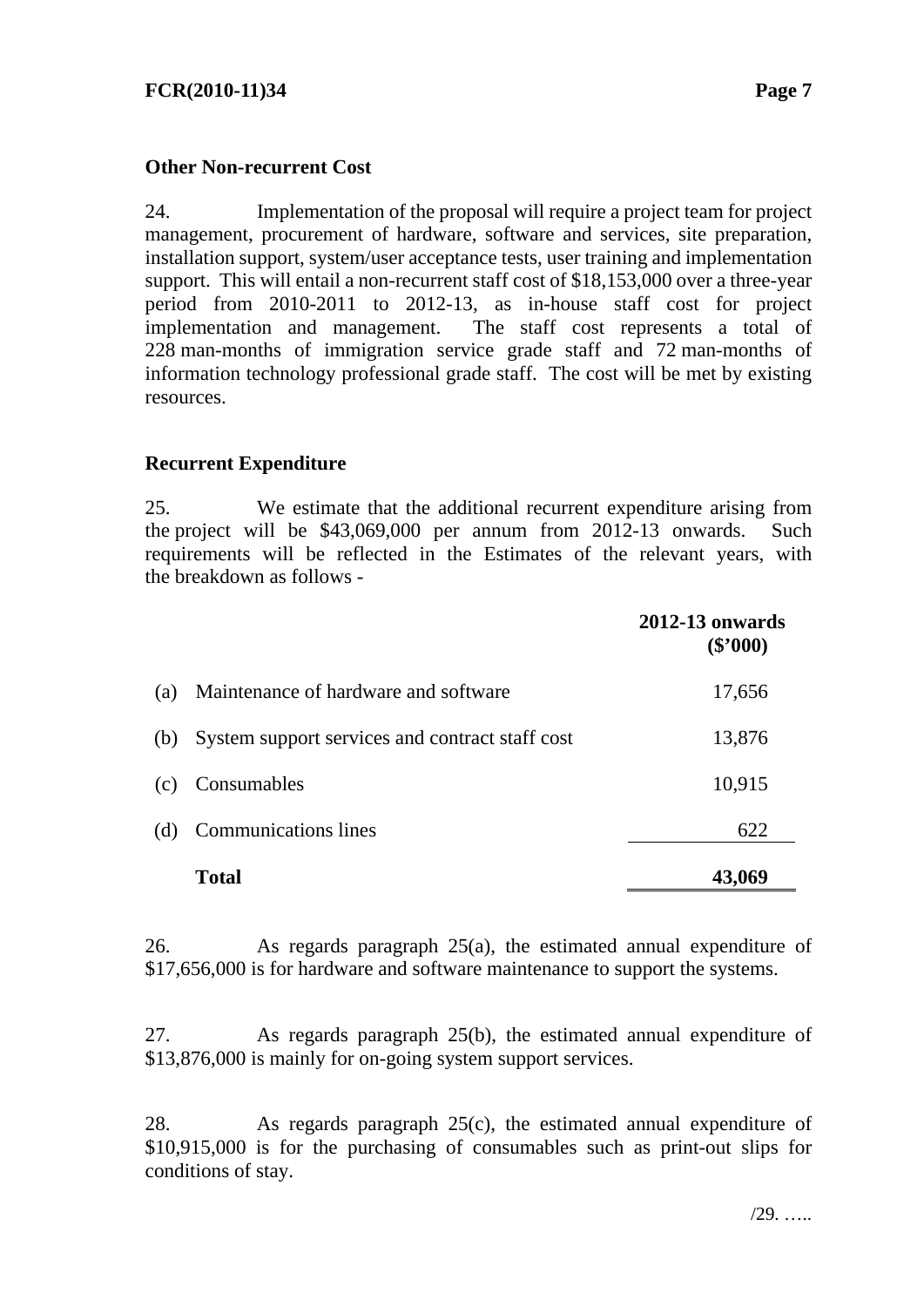29. As regards paragraph 25(d), the estimated annual expenditure of \$622,000 is for rental of communications/data lines.

30. The ImmD will deploy seven IOs and 41 SIAs to handle enrolment applications of EEP holders and to provide on-site support to users of e-Channels. It entails a recurrent staff cost of \$22,058,000 in 2012-13. The requirements will be covered by the realisable savings of the proposal.

# **IMPLEMENTATION PLAN**

31. We plan to implement the proposal according to the following schedule -

|     | <b>Activity</b>                                                           | <b>Target Completion Date</b> |
|-----|---------------------------------------------------------------------------|-------------------------------|
| (a) | Tender preparation                                                        | October 2010                  |
| (b) | Award of contract                                                         | April 2011                    |
| (c) | System analysis, design and development                                   | June to September 2011        |
| (d) | Site preparation                                                          | November 2011                 |
| (e) | System and equipment delivery, installation,<br>user testing and training | December 2011                 |
| (f) | Production roll-out                                                       | January 2012                  |

# **PUBLIC CONSULTATION**

32. We consulted the Legislative Council Panel on Security on 1 June 2010. Members supported the proposal and its submission to the Finance Committee (FC) for funding approval.

## **BACKGROUND**

33. The major existing equipment and computer systems covered by the proposal include EXPRESS, e-Channels and APPLIES.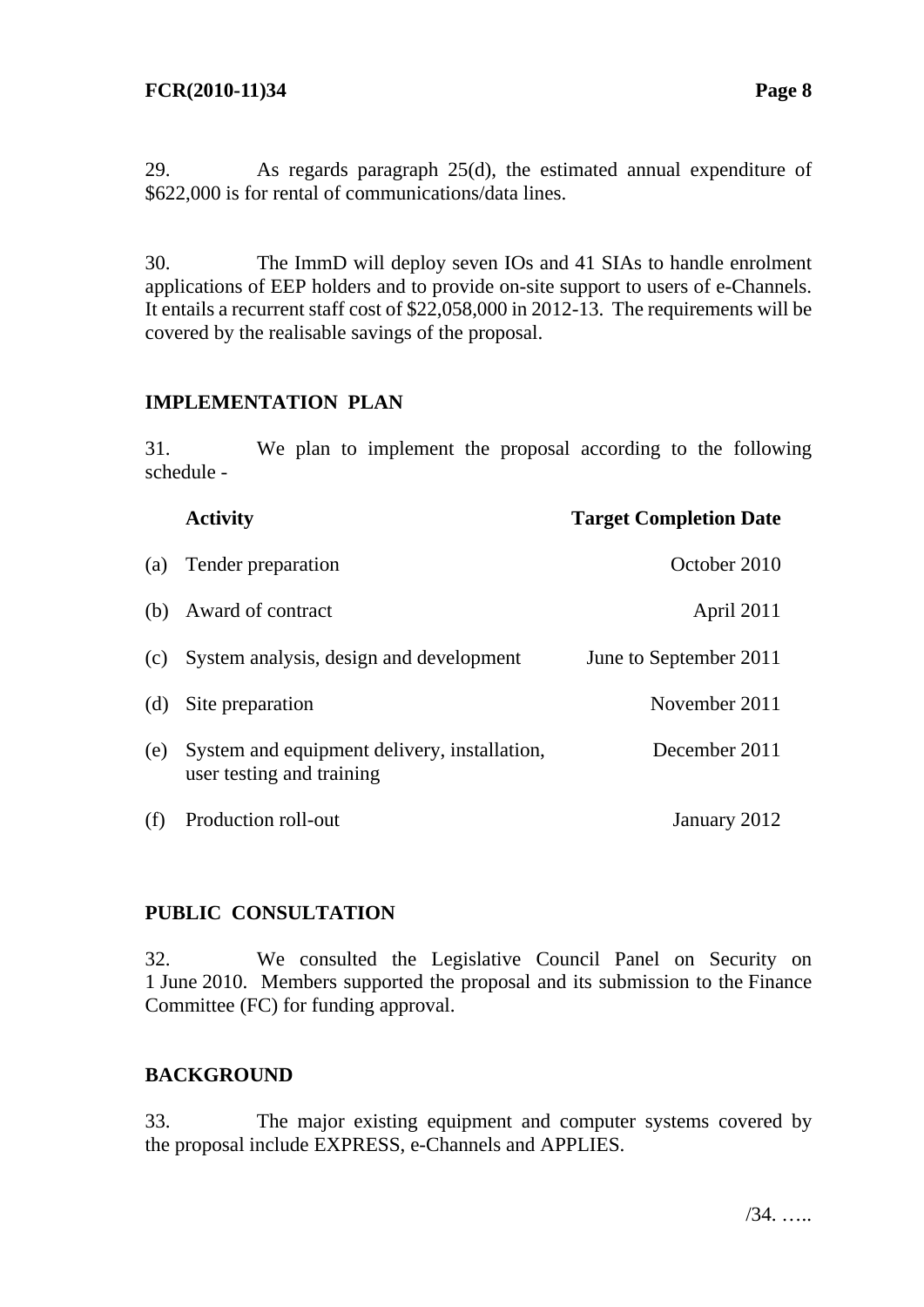34. The FC approved, in January 2002, the creation of a commitment of \$362,119,000 under Subhead "Implementation of Phase I of the Updated Information Systems Strategy for the Immigration Department", which covered the Immigration Control Automation System now known as EXPRESS.

35. The FC approved, in January 2003, the creation of a commitment of \$352,753,000 under Subhead "Implementation of Phase II of the Updated Information Systems Strategy for the Immigration Department", for introducing e-Channels.

36. The FC approved, in May 2004, the creation of a commitment of \$336,845,000 under Subhead "Implementation of Phase III of the Updated Information Systems Strategy for the Immigration Department" which covered APPLIES.

---------------------------------

Security Bureau June 2010